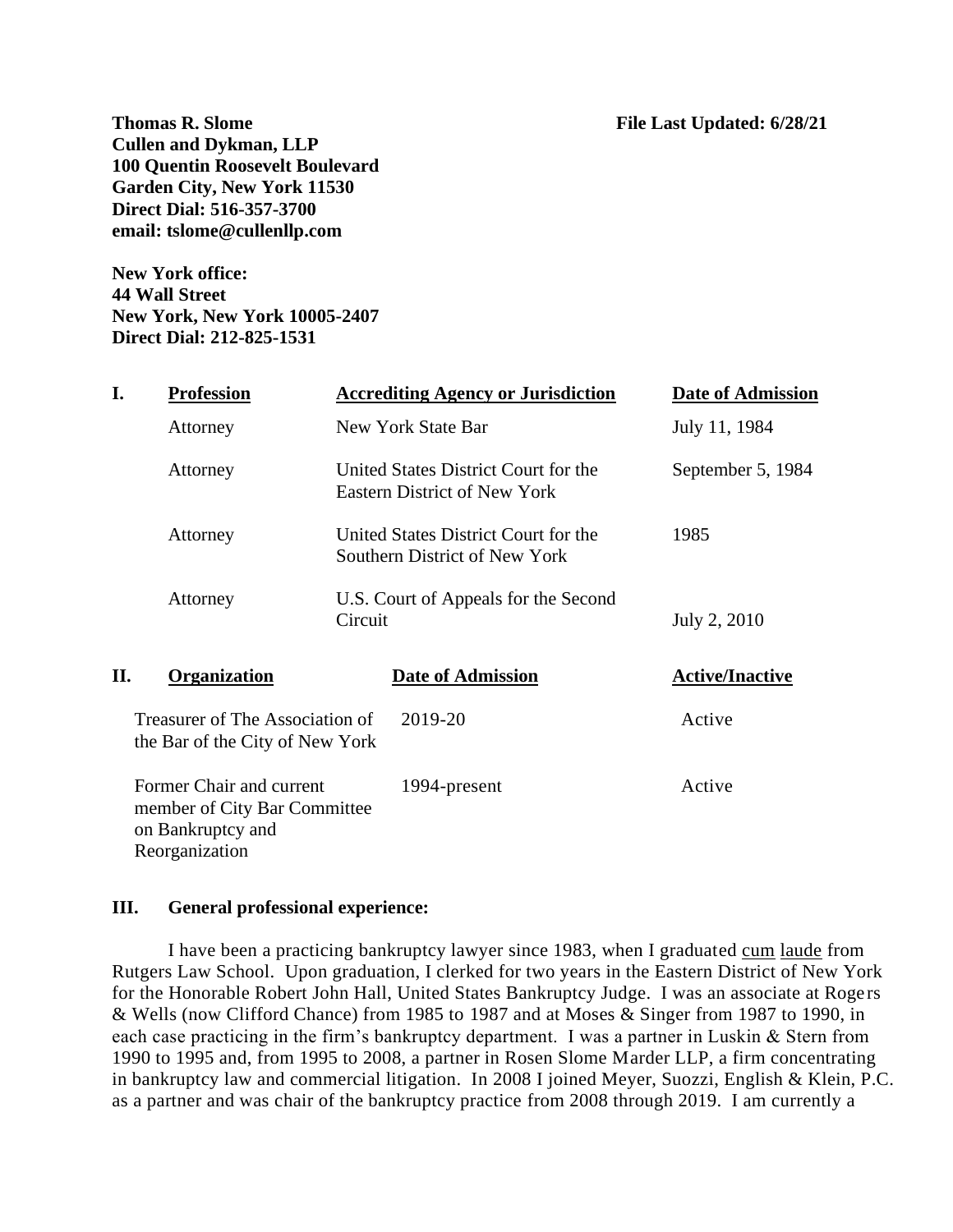partner in the bankruptcy and banking department at Cullen and Dykman LLP.

I am the Treasurer of the Association of the Bar of the City of New York and the immediate past chair of the City Bar's Bankruptcy and Corporate Reorganization Committee and currently a member. I am also the immediate past chair and current member of the Chapter 11 Lawyers' Advisory Committee of the Bankruptcy Court for the Eastern District of New York.

## **IV. General pertinent experience:**

During approximately 35 years as a bankruptcy practitioner, I have been involved in hundreds of matters that have settled due to my efforts and those of the other parties and their counsel. As counsel to a party, I have been involved in numerous mediation sessions over the years.

In 2002, I was asked by Hon. Melanie Cyganowski, United States Bankruptcy Judge for the Eastern District of New York, to serve on an ad hoc committee to advise the Bankruptcy Judges for the Eastern District of New York on mediation procedures, and to develop and recommend to the judges a form of local rule or standing order that would implement a mediation program for the Court. I became the chair of the mediation rule committee and, on April 1, 2002, the local rule implementing the mediation program became effective in the Eastern District.

Since my 2005 formal mediation training, I have mediated over three dozen matters relating to cases pending in the Southern and Eastern Districts of New York and the District of Delaware, including preference and fraudulent conveyance actions, claim objections and, in one case, a chapter 11 plan confirmation contest between a debtor and its creditors' committee.

In 2011, I was appointed as Examiner in the Chapter 11 proceedings of Madison 92nd Street Associates, the owner of a 226-room Upper East Side hotel, and filed two reports in connection with plan negotiations between two sets of principals, which resulted in a "settlement" that facilitated the hotel's sale in a bankruptcy court auction for approximately \$85 million.

In June 2014, I was a co-chair of a program entitled Plan Mediation in Bankruptcy sponsored by the New York City Bar Association Committee on Bankruptcy and Corporate Reorganization, which featured a panel discussion with current and former bankruptcy judges from the Southern and Eastern Districts of New York and prominent bankruptcy practitioners and business persons.